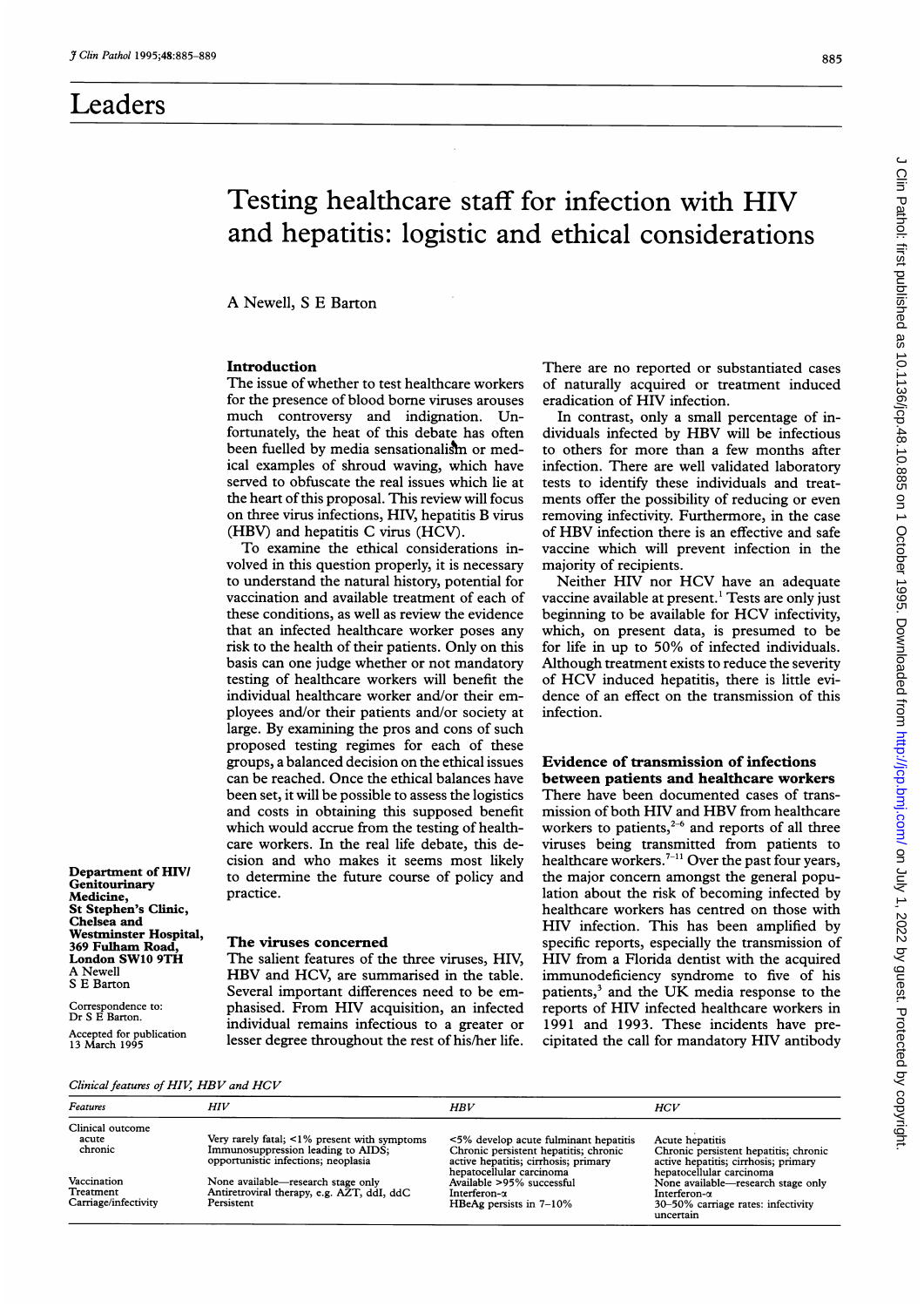testing of healthcare workers. Overseas, it has recently been reported that in New South Wales, Australia, six monthly testing of doctors, dentists and nurses is being planned.<sup>12</sup> But what is the real risk of patients becoming infected by <sup>a</sup> HIV seropositive healthcare worker?

At present, there are no data concerning the HIV seropositivity rate amongst healthcare workers in the UK. Researchers have, using available information, attempted to estimate the risk to patients of acquiring HIV per hour of surgery and have put the risk in the region of one chance in 21 million per hour of surgery.<sup>13</sup>

As stated by Lowenfels and Wormser,<sup>13</sup> the risks are clearly low and might be of the same magnitude as a fatal injury to the patient en route to the hospital. In considering transmission, retrospective investigations conducted mainly in the USA,<sup>14-17</sup> but also in the UK,<sup>18</sup> have emphasised that the risk to patients is low. However, it has been noted that in these retrospective studies testing is voluntary'7 and that within the self-selected group who choose not to be tested the possibility remains that a HIV infected person may be undetected and therefore the real risk has not been calculated.

#### Current guidelines in the UK

At present, the Department of Health guidelines<sup>19</sup> state that "all healthcare workers are under an overriding ethical as well as legal duty, to protect the health and safety of the patients and that those who believe they may have been exposed to infection with HIV must seek medical advice and diagnostic HIV antibody testing, if appropriate". Furthermore, "all healthcare workers who are infected with HIV seek appropriate medical care and also occupational health advice and must cease from performing exposure prone procedures. Physicians or occupational health practitioners who are aware that an infected healthcare worker is continuing to perform exposure prone procedures should inform the regulatory body and also the Director of Public Health, in confidence". However, fears about loss of financial security, career and confidentiality have resulted in these guidelines being ignored by some healthcare workers. This has added support to the call for mandatory testing to be instituted.

In August <sup>1993</sup> the NHS management executive $20$  recommended that all healthcare workers should be immunised against hepatitis B, not only to protect patients against acquiring hepatitis B from an infected healthcare worker but also to ensure that healthcare workers are protected from their patients where the risk of infection from a single exposure to e antigen blood is as high as 30%. It also stated that doctors found to be infectious—that is, e antigen positive, cannot do any invasive or exposure prone work. All surgeons and other healthcare workers involved in invasive work are now being tested.

As yet, there is no legislation concerning healthcare workers infected with HCV. There have been no reports of a healthcare worker with hepatitis C infecting a patient, although there have been many reports of healthcare

workers being infected by patients. This can be explained by a number of factors. The number of healthcare workers with hepatitis C is low and probably matches that of the local blood donor population, estimated to be 1 in 2000,21 and, as yet, no retrospective studies involving HCV infected healthcare workers have been performed. At present, therefore, the institution of screening of healthcare workers for HCV appears unfounded.

#### Ethical issues of mandatory testing

Next we will examine the issues for individual doctors, their patients, their employers, their educators, and for society in general.

THE HEALTHCARE WORKER <sup>A</sup> healthcare worker who tested HIV antibody positive would be bound by professional responsibility to review and amend their working practices to remove the risk of infecting their patients. Clearly the extent to which a general practitioner or a surgeon has to change their practice will vary considerably.

The same principle would be clearly true for healthcare workers who have surface antigen positive hepatitis B or who have tested positive for HCV. However, although an individual healthcare worker may be driven towards the "first do no harm principle", their personal change in circumstances and work practices may influence their decision or its timing. Although we ought to be able to feel secure that a potentially infectious doctor or nurse would be driven by expected altruism to modify their practices, cases may occur where the individual may feel reluctant to amend their practice or stop working for financial reasons. This has recently been highlighted by the case of the surgeon who had hepatitis B and who continued working in order to support himself and his family.<sup>22</sup>

In the case of transmission of hepatitis B from healthcare workers to patients, it is clear that this should be avoidable by the delivery of the safe and effective vaccine which, although it has been in clinical use for over 10 years, has received a poor response by healthcare workers. Reasons for not being vaccinated often demonstrate ignorance of the safety $^{2324}$  of the vaccine or reflect the lack of any coordinated policy. The new policy to provide vaccination to all staff involved in invasive procedures is most welcome. However, in the interim period until the completion of this vaccination schedule there remains the question whether or not routine testing for hepatitis B antigens should be recommended, especially amongst surgeons and theatre staff.

In the light of a recent infection of a patient in Sunderland from a surgeon who was discovered to have hepatitis B, the Chairman of the NHS Trust Federation's Human Resources Committee is quoted as recommending that doctors should have an immunisation certificate.25 Such a suggestion raises several important issues. To be immunised against hepatitis B is clearly in the best interest of

### NeweUl, Barton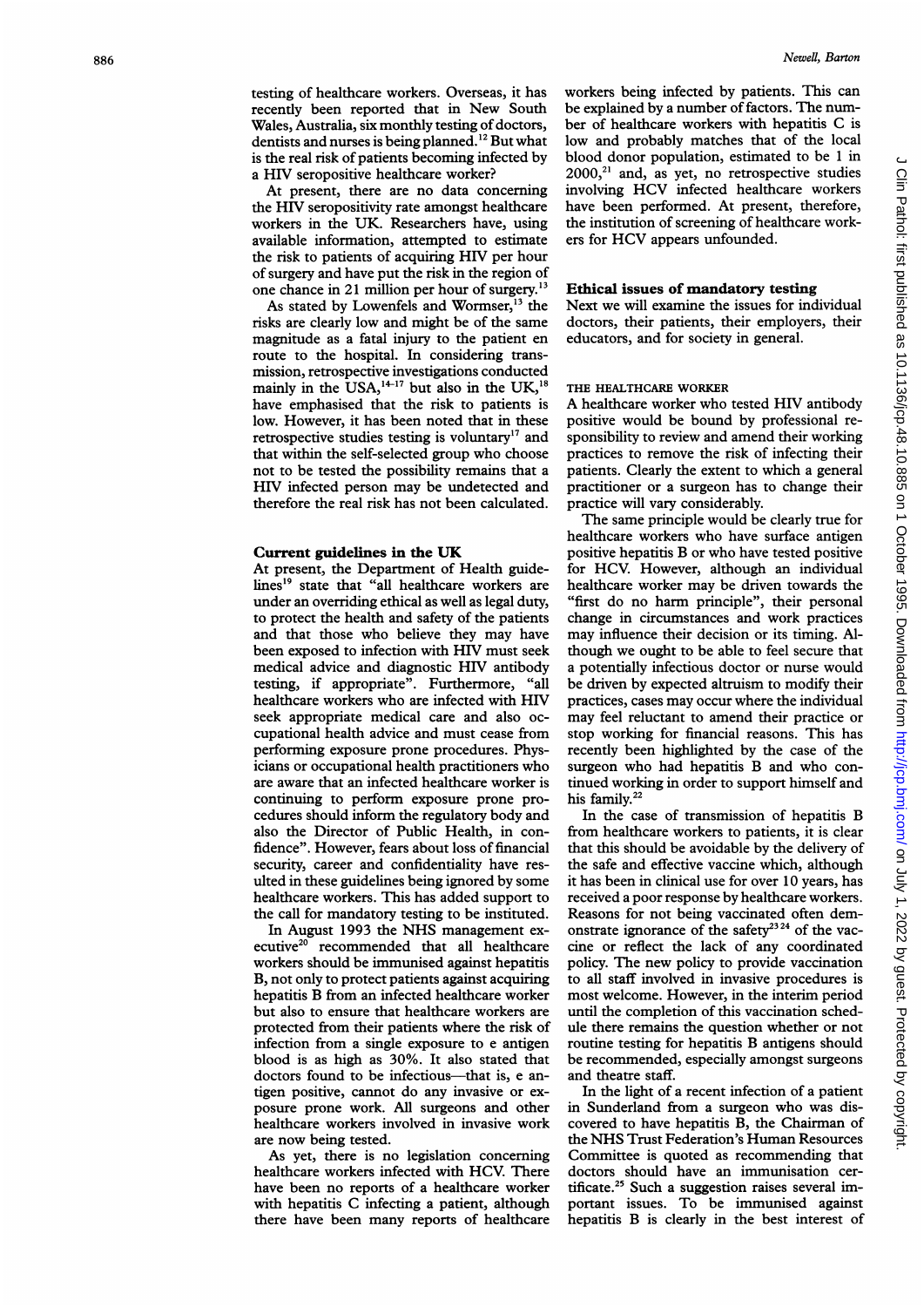healthcare workers as it will protect them from contracting hepatitis B from infected patients. On the other hand, those individuals who have not yet been vaccinated either because of their own or their health authority's intransigence may have already contracted hepatitis B, and in those cases where e antigenaemia is present would have to modify their practice. Closing the loop to satisfy the needs of both healthcare workers and their patients requires clear guidance on the financial and social treatment which doctors and other healthcare workers will face if they are found to be e antigen positive. This should include the option for treatment with interferon which may increase seroconversion and permit them to return to work. Failing this, the clear onus should be on the NHS to ensure that a coordinated response encourages healthcare workers to act in the best interest of their patients and themselves. At present, the NHS Injury Benefit Scheme allows for up to 85% of pre-injury NHS earnings. However, it states that "it must be established that the injury or disease was acquired during the course of work", something which the legal department of one journal describes as "next to impossible".26 If financial reimbursement was made available to all NHS employees found to be infectious, the reticence for self-identification would at least be partially alleviated. The origin of the infection should not influence the right to, or size of, reimbursement.

At present, there appears to be no central government guidelines. New BMA guidelines are due in the near future to try and unravel this conundrum.

#### THE PATIENT

Many policy decisions are currently implemented as <sup>a</sup> result of patient choice. However, at present, we have no data to indicate that patients wish healthcare workers to be screened for HIV. If mandatory testing of healthcare workers for HIV was implemented, patients might consider themselves to be at no risk of infection from their attending healthcare worker. This would create a false sense of security, as it is well documented that a recently infected individual can be HIV antibody negative but viraemic and infectious. However, the situation has been further complicated recently by the report of patient to patient transmission of HIV in <sup>a</sup> private surgical consulting room where the operating surgeon was HIV antibody negative.<sup>27</sup> This poses a further dilemma, namely the question of whether all patients should be screened before surgery to protect other patients from infection, let alone the surgeon and other theatre staff.

Once, as proposed, all healthcare workers involved in invasive procedures are known to have seroconverted to vaccination against hepatitis B, the risk to patients of contracting this condition will effectively be removed and will clearly provide reassurance for patients.

# THE EMPLOYER

Should mandatory HIV antibody testing be instituted, it is possible that NHS hospitals and

trusts would be tempted to promote themselves as being a safer environment for patients.

The present cost of performing <sup>a</sup> HIV antibody test is approximately  $f<sub>0.00</sub>$  (excluding costs for counselling). In the UK there are over <sup>11</sup> 850 doctors who perform invasive procedures (gynaecologists, obstetricians, surgeons, and dentists).<sup>28</sup> Thus, if screening was to be instituted four times per year, the predicted cost would be in excess of  $f(285000)$  per annum to prevent what so far has been an undocumented occurrence in this country. It is interesting to note that prior to the release of the Department of Health guidelines, the BMA response advised that routine screening ofhealthcare workers undertaking invasive procedures as a measure to protect patients from infection is not justified.<sup>29</sup> Unfortunately, this opinion was not included in the final document.

Mandatory hepatitis B screening and vaccination will prevent accidental infection of both patients and healthcare workers. It should also prevent doctors who conceal their carrier status from jeopardising the health of their patients. Screening/identification of infectious healthcare workers should be administered centrally. A database of all infectious healthcare workers could be collated. When <sup>a</sup> Hospital Authority/Trust appoint a healthcare worker to a position (associated with invasive procedures) the files could be confidentially consulted. This, in turn, will prevent litigation against hospitals and trusts. This is particularly pertinent as the Medical Defence Union regards a known e antigen positive surgeon performing invasive procedures as indefensible.<sup>30</sup>

#### THE PUBLIC

We must consider the effect that such <sup>a</sup> policy would have on public perception of the risk of HIV transmission. Only recently, <sup>a</sup> high profile London store became embroiled in a row over alleged compulsory testing of its food hall staff for HIV antibodies.<sup>31</sup> This fuels unnecessary fear and prejudice and would be further exacerbated should the Department of Health require the same of its healthcare workers. Furthermore, such a policy may alter public perception such that healthcare workers would be regarded as <sup>a</sup> potential source of HIV infection.

A possible scenario in any public debate is the search for a compromise. In this context, it is hoped that the obvious concentration on risks to patients from surgeons and others who regularly perform the most exposure prone procedures will not lead to a split in the health requirements of different doctors and healthcare workers.

#### THE EDUCATOR

More recently, there has been much discussion over the introduction of vetting medical and dental students before entry to medical school.<sup>32-34</sup> The Committee of Vice Chancellors and Principals has issued guidelines which are to come into force by 1996 which state that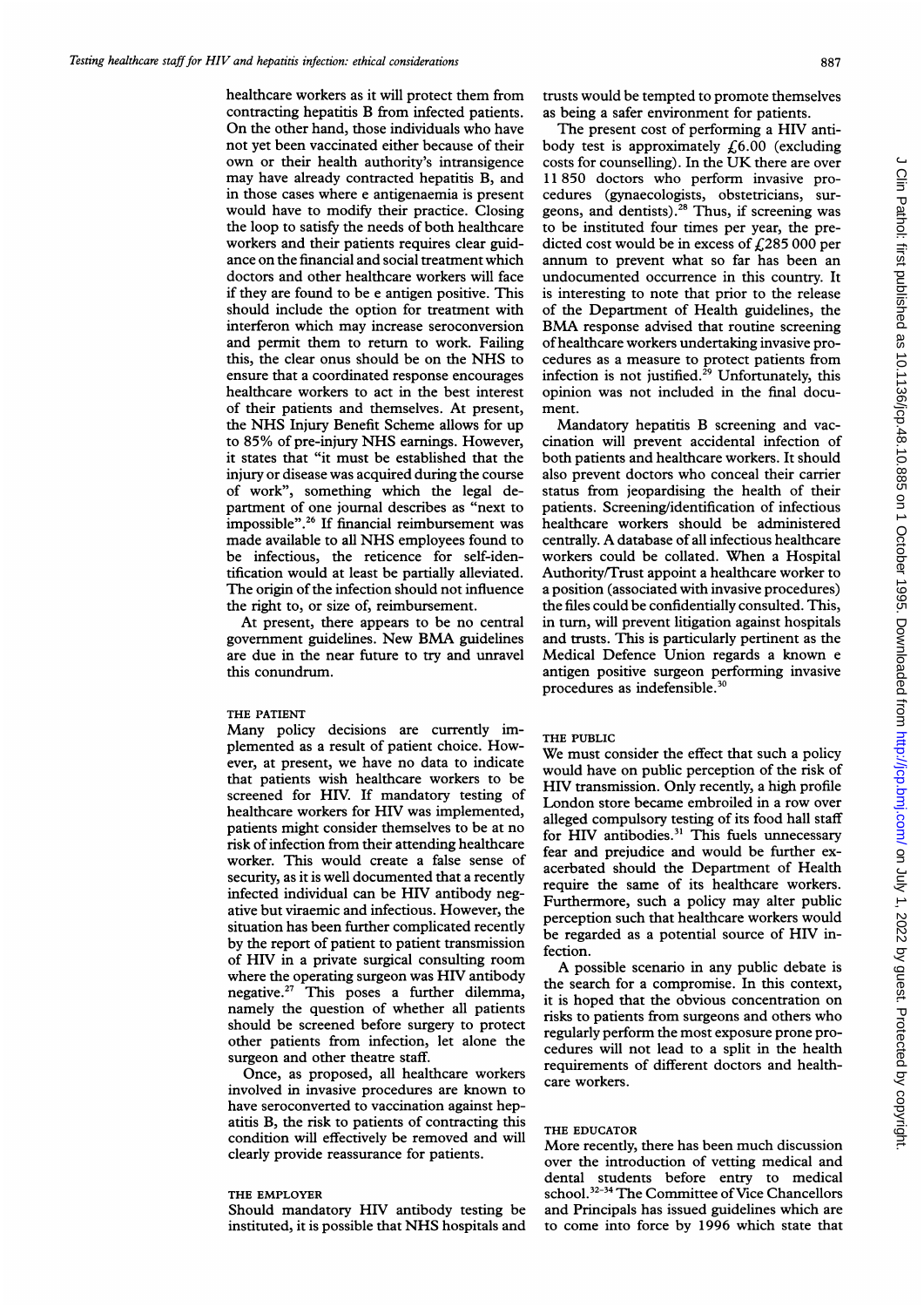successful applicants must have proof "of non infectivity and immunisation against hepatitis B by the time of registration".<sup>35</sup> This has resulted already in one applicant being refused entry on these grounds. $36$ 

It is being argued that this policy is an overreaction and will deny prospective medical students careers in lower risk specialties such as psychiatry, microbiology, etc., and will inadvertently discriminate against applicants from countries where carrier rates are higher. It also precludes the possibility of successful treatment with interferon. However, screening of prospective medical students at secondary school will identify those individuals deemed to be infectious early on when they have the greatest chance of adapting to a new career, as opposed to being identified either half way through their medical training or once they have infected their patients. A compromise might be that secondary school screening and immunisation would allow those identified as infectious to either switch career or continue into medical school and go into modified courses leading to non-invasive careers. If therapy or natural history altered their infectious status then, this could act as a module for transferring to the full medical course.

# Ethical balance

In summary, for hepatitis B infection it is clear that it is in the best of interests of both healthcare workers and patients that all healthcare workers are vaccinated and protected from acquiring HBV infection and hence this will prevent patients being at risk of infection. The only negative aspects to this are potentially in those individuals in whom vaccination does not promote a sufficient immune response or those individuals who are already infected with hepatitis B and remain antigenaemic. The provision of clear indications for the financial and professional management of these individuals is long overdue. By minimising the negative aspect of the knowledge of antigen positivity for the individual healthcare worker, central government can add great emphasis to the screening system and help to maintain the safety of patients.

In the case of HIV infection no such vaccine exists, but the potential risk to patients is less well defined. For the individual healthcare worker the knowledge of their own HIV seropositivity would be a cause of personal health concern, but surely knowledge that they had exposed patients to an infectious risk may be an even greater psychological burden to bear. Ethically, responsibility lies with the individual to weigh up their own personal risk of HIV seropositivity before deciding whether to have a HIV test. There is no evidence that compulsory testing in any context has been beneficial either to individuals or to potential contacts. Clearly, a reappraisal of the needs to test healthcare workers compulsorily would need to be accompanied by a consideration of whether or not to test all patients undergoing invasive procedures similarly.

In the case of hepatitis C little is known about the risk of occupational transmission of

this infection, hence in the absence of clear knowledge the ethical principles outlined above should apply. Mandatory testing of either healthcare workers or the general public does not appear to be of value at present.

#### Logistics

If the government was to institute a policy for HIV or HCV testing of healthcare workers there are a number of logistical considerations to be considered.

How frequently would healthcare workers be screened in view of the well documented three month window between infection and seroconversion? Should screening of all healthcare workers be instituted or should it only be targeted at those individuals who perform invasive procedures?

Another dilemma is posed by the situation of visiting specialists and locums from abroad who may be infected. Would they be tested on arrival and expected to wait three months before being allowed to work in this country?

Yet another concern has been raised about the stance the Association of British Insurers would take on compulsory testing of healthcare workers. They have stated that if an applicant has a routine negative test, an extra premium will not be charged unless risk factors are present, be they disease, lifestyle or occupation.<sup>37</sup>

# Conclusion

The screening of healthcare workers for blood borne viruses has been hotly debated and, at present, the risk to patients appears to stem mainly from those surgeons identified as carrying hepatitis e antigen and therefore mandatory blanket screening of healthcare workers for HCV and HIV appears unfounded. However, it is the clear moral obligation of all healthcare workers to protect the health of their patients. If the profession fails, either singly or collectively, to honour this contract it can be envisaged that central government or individual Trusts will set the future agenda and thus impose their own level of testing. By emphasising professional obligations and supporting the hepatitis B prevention scheme, all doctors will demonstrate clearly their willingness and ability to act in the very best interests of their patients. The results of "lookbacks" on the patients of healthcare workers known to have HIV infection, and studies of the transmission characteristics of HCV should inform future decisions regarding testing for these viruses. It is hoped that this will constitute a prime example of repeated negative studies supporting common sense and good ethical and medical practice.

Thanks are due to Dr R Gillon for his helpful advice and comments and to Hilary Gough for typing the manuscript.

- 
- 2 Ou CY, Čiesielski CA, Maars G, Bandea CI, Luo CC, Korber BT, et al. Molecular epidemiology of HIV transmission in a dental practice. Science 1992;256:1165-71. Giesielski C, Marianos D, Ou CY, Dumbaugh R, Witte J, Berkelm munodeficiency virus in a dental practice. Ann Intern Med<br>1992;116:798-805.

Vaccine against AIDS. Lancet 1994;343:493-4.